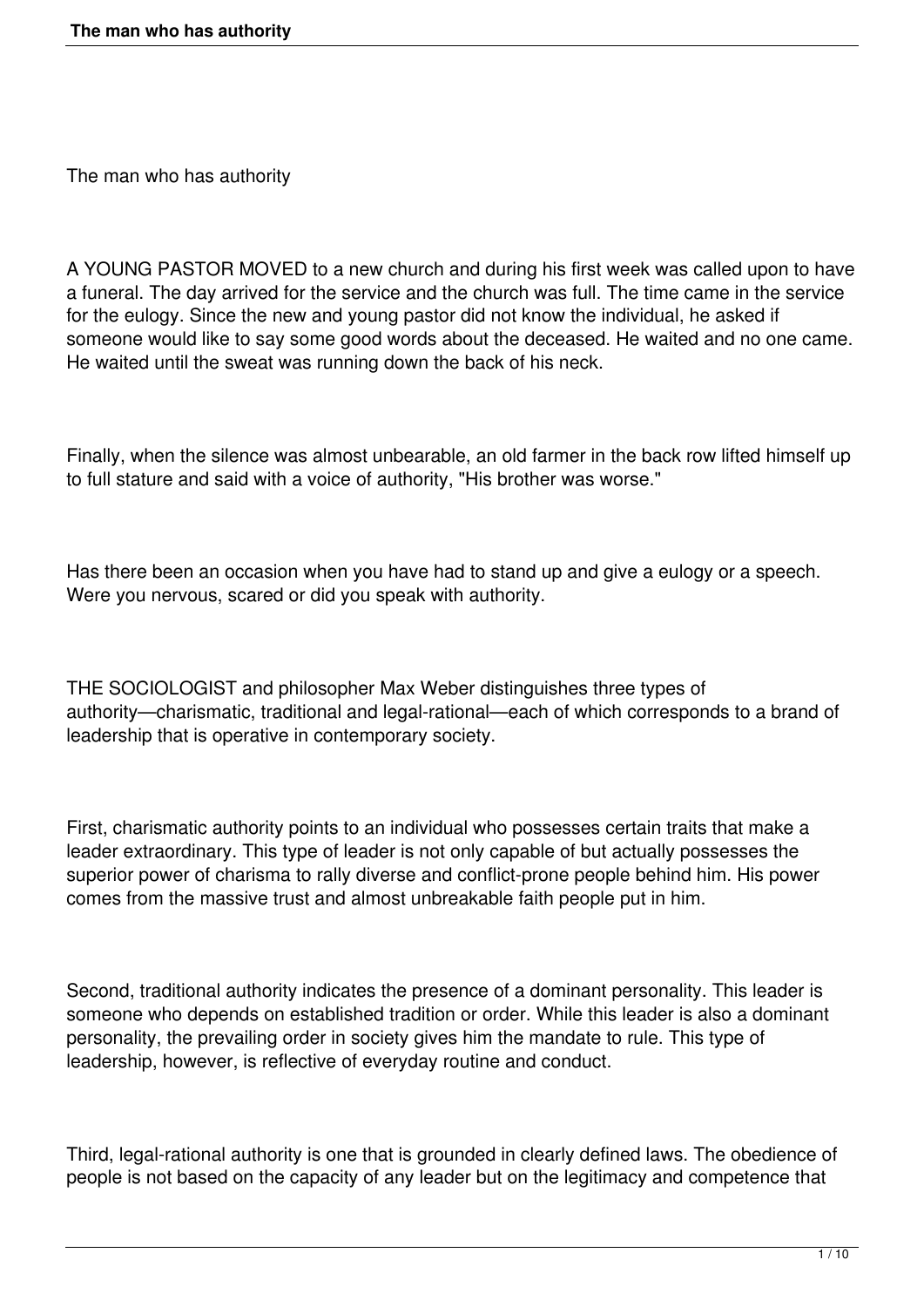procedures and laws bestow upon persons in authority. Contemporary society depends on this type of rationalization, as the complexities of its problems require the emergence of a bureaucracy that embodies order and systematization.

IN AN ARTICLE *BY MICHAEL HOLLAND* he outlines 5 Types of Authority Available to Managers.

As a leader, you have authority over critical resources. What's the basis of that authority? Generally, authority could be defined as: the power, the right, the clout to influence people and get them to do what you want and need them to. But in active leadership we can delineate that definition a bit further. Here are several types of authority that can be leveraged.

**Legal** – based on the ability to influence others based on your official authority and position.

**Expert** – based on the ability to influence others based on your knowledge and expertise

**Reverent** – based on the ability to influence others based on your behaviour, manner and approach

**Reward** – based on the ability to influence others by giving or withholding rewards

**Punitive** – based on the ability to influence others by imposing a penalty for fault, offense or violation

IN THE FIRST BRIEF SECTION (1:21-22), Jesus and his newly called disciples enter Capernaum. On the Sabbath Jesus enters the synagogue and begins teaching. The people who heard him teach were astonished, "for he taught them as one having authority (*exousia*), and not as the scribes." The data in 1:21b and 1:22a are closely paralleled in Mark 6:2, where Jesus enters the synagogue in Nazareth and preaches. The people are again astonished at his teaching. Thus, 1:21b and 1:22a represent a traditional way of describing Jesus' teaching and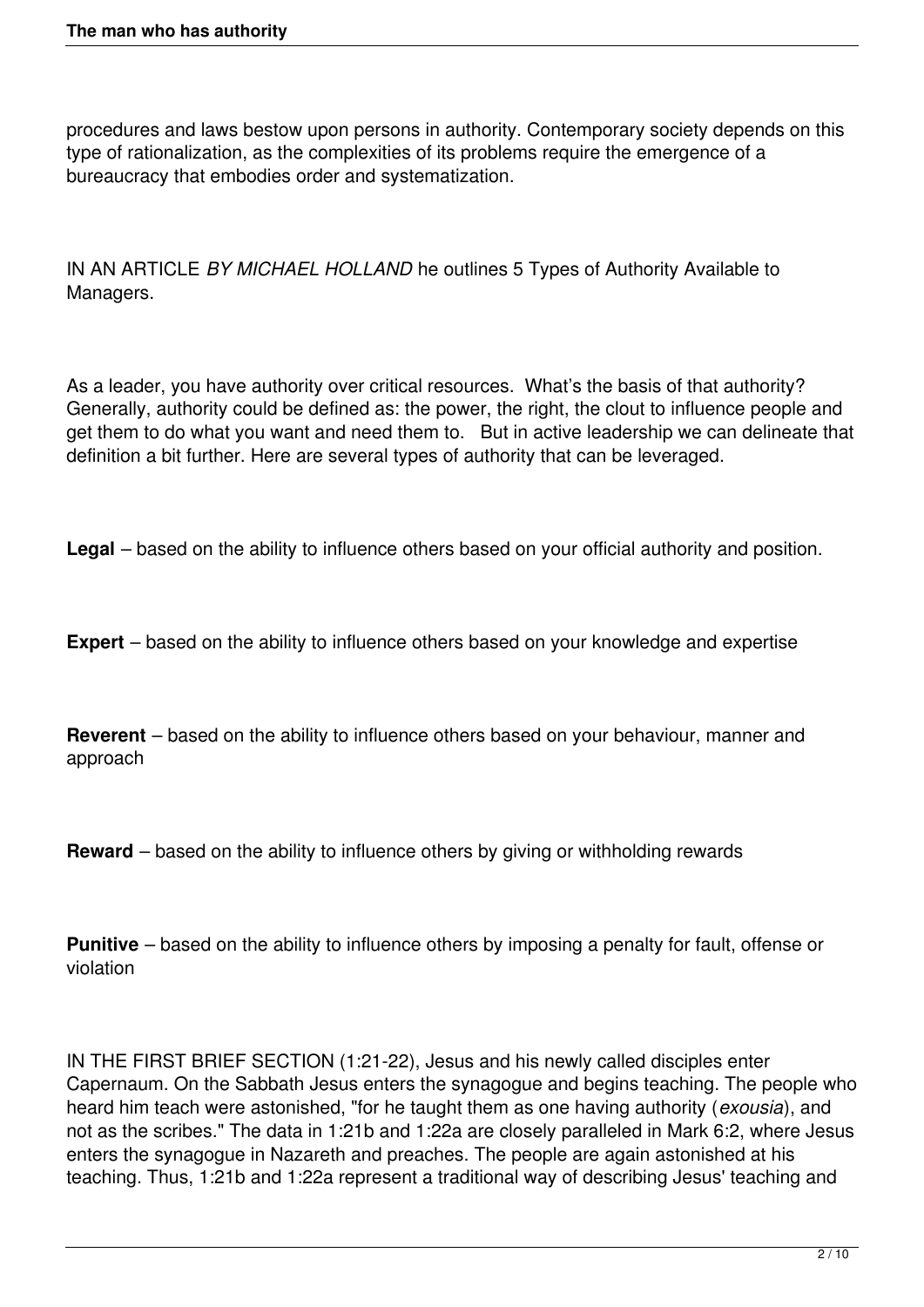its effects on hearers (cf. also Luke 4:22). But whereas Mark 6:2 highlights Jesus' wisdom and his deeds of power, the emphasis in 1:22 is on Jesus' "authority."

In many ways the scribes and the Pharisees used all five types of authority viz. legal, expert, reverent. Reward and punitive to gain power and control over the people.

Jesus enters the scene with a brand new form or type of authority.

THE WORD FOR AUTHORITY, *exousia*, is related to the verb *exesti*, meaning "it is free" or "it is permitted." In other words,

## *exousia*

is the "sovereign freedom" of one who acts without hindrance. Jesus' teaching in sovereign freedom is contrasted with the teaching of the scribes. The difference is that the scribes' teaching authority depends on their knowledge of and adherence to tradition--especially the traditional interpretation of the Torah. However, Jesus teaches with an independent authority--or rather, on the authority of God (cf. 11:28-33). Whereas the scribes are bound to tradition, Jesus is relatively free--free in the way that only one who lives directly from and to God's authority is free.

MARK DOES NOT GIVE us the content of Jesus' teaching, but we can find examples of the difference between Jesus' teaching and the teaching of the scribes elsewhere in the gospel tradition. For example, in Mark 12:35-37, Jesus asks why the scribes say the Messiah is the Son of David when Scripture indicates that David called the Messiah "Lord."

Scripture itself suggests that the scribes' traditional interpretation is inadequate. Jesus is suggesting that who or what the Messiah is may break the traditional Jewish mold. Again, in the Sermon on the Mount, Jesus does not hesitate to suggest that the traditional interpretation of the commandments is inadequate. What God demands of us goes far beyond what the scribes require (cf. Matthew 5:20).

IN THE NEXT SECTION (Mark 1:23-28), the focus on Jesus' authority continues. We have here a typical exorcism story. Notice the description of the possessed man as having an unclean spirit, his asking Jesus, "what have you to do with us," Jesus' rebuke to the spirit and command to come out, and the account of the spirit's convulsions, loud cries, and exit from the man. Each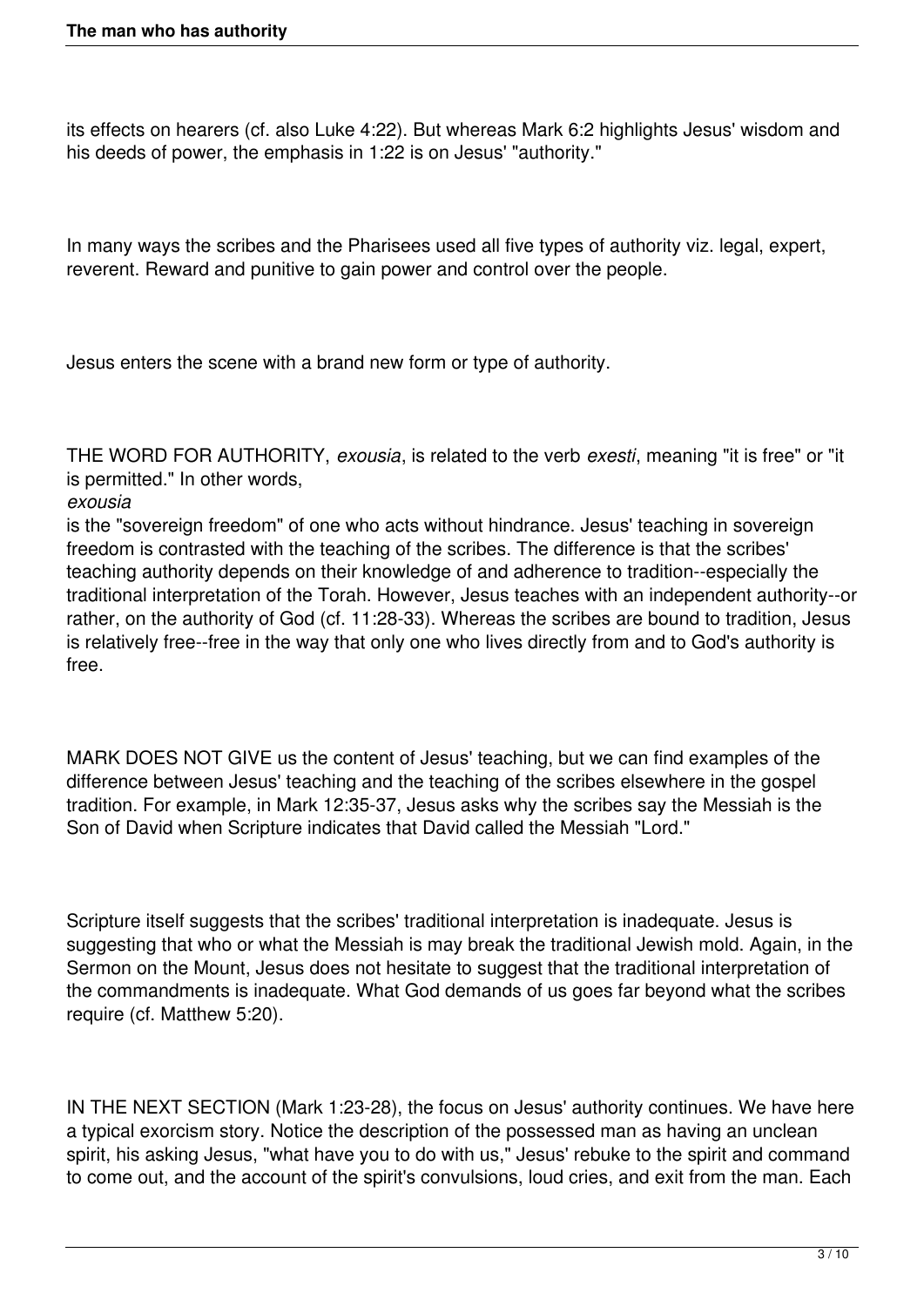of these characteristics can be found in other exorcism accounts (cf. Mark 5:2, 7, 8, 13; 9:25-26).

Other elements in this story have parallels to the story of the stilling of the storm (Mark 4:35-41). Jesus' rebuking (*epetimēsen*) the spirit and the command to "be silent" (*phimōthēti*) in 1:25 are parallel to Jesus' rebuke ( *epetimēsen* ) of the wind and the command to "be still" ( *pephimōso* ) in 4:39. The response of the crowd in 1:27, "what is this ( *ti estin touto* )...he commands even the unclean spirits, and they obey (hypakouousin) him," is parallel to the response of the disciples in 4:41: "Who then is this ( *tis ara houtos estin* ), that even the wind and the sea obey ( *hypakouei* ) him?"

These similarities suggest that, for the early Christians who formulated and transmitted these stories, the exorcism and the stilling of the storm illustrate a similar point: Jesus has power over both the natural world (winds and sea) and the supernatural world (demons). So his authority include the power over all things.

THIS BRINGS US BACK to the issue of Jesus' authority. The most prominent element in 1:23-28 that does not have parallels to other exorcism or miracle stories is the declaration in 1:27: Jesus' teaching is a "new teaching--with authority (*exousia*)!" Apparently, Jesus' powerful exorcism is a confirmation of his teaching authority. What Jesus teaches is new ( *kaine*

)--unlike the scribes who teach the "same old stuff"--and his (divine) authority to teach is attested by his deeds of power.

In fact, the issue of Jesus' (divine) authority is the major theme from Mark 1:21 to Mark 3:6! For example, in 2:10 when the man was lowered through the roof, Jesus says that "the Son of Man has authority (*exousia*) on earth to forgive sins," openly declaring divine authority for himself.

THE WHOLE SECTION (2:1-3:6) portrays Jesus as the one who brings something so radically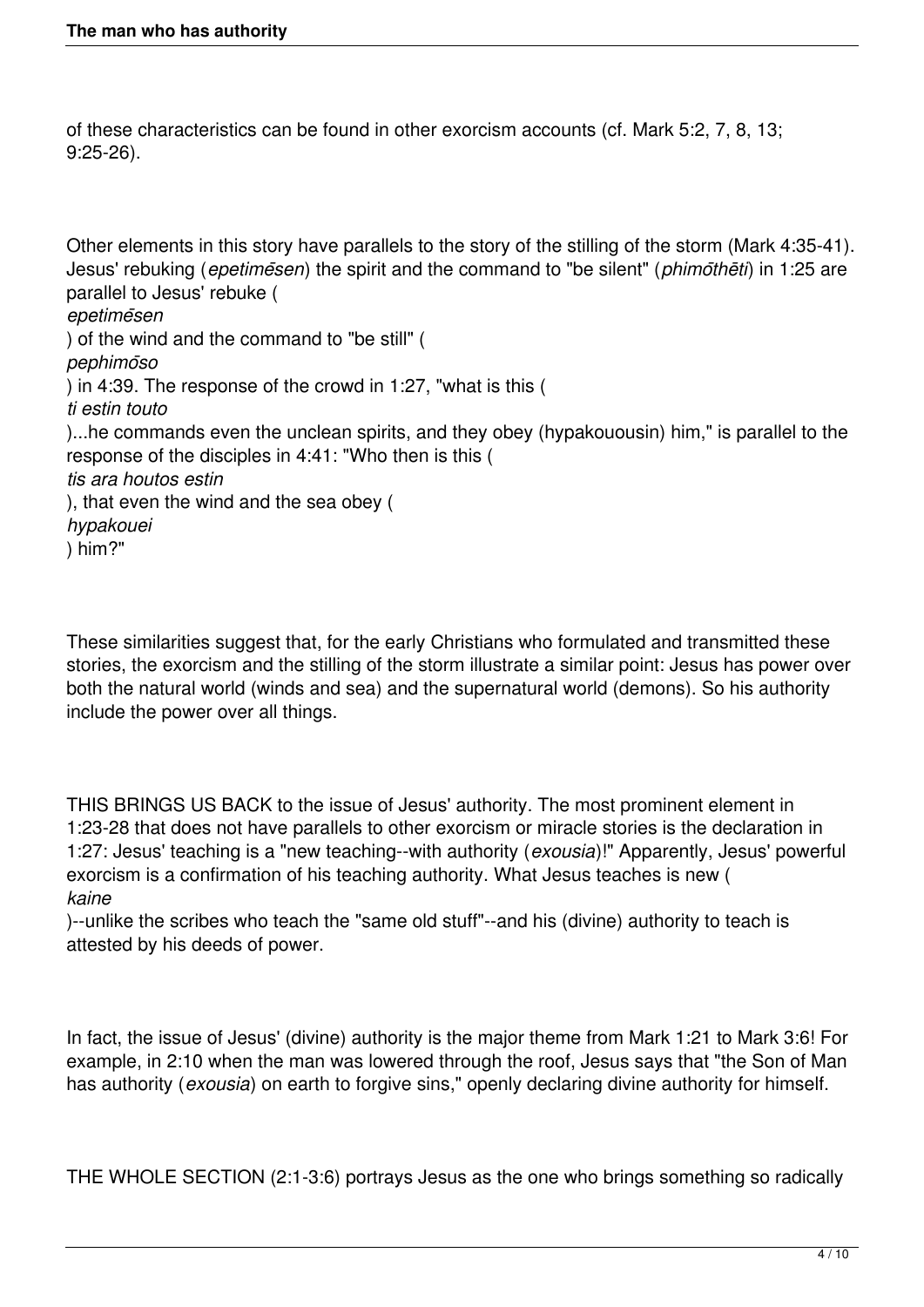new that it threatens to break the old mold, as the similitudes of 2:21-22 make clear. Jesus' new practices bring him into deadly conflict with the worldly authorities, who represent the old (3:6). Furthermore, it is Jesus' claim to act on divine authority that leads to his death (14:62-64).

Thus in 1:27, Mark has already set up a major theme of his gospel--THE ISSUE OF JESUS' DIVINE AUTHORITY, his bringing of something radically new, and the eventual result of which will be his death. Just as putting new wine into old wineskins causes the wineskins to break and the new wine to be lost (2:22), so Jesus' bringing of the radical newness of the kingdom will lead to the breaking of the old (cf. Mark 15:38) and the spilling of his "wine" for the sake of many (14:24). The world resists God's reign, and the world's sinful resistance will lead to the death of God's own Son. Yet despite; or rather through; that death, God will fulfill his purposes.

THE ONE WHO CAME with authority continues to come today with a new teaching, a fresh word to break the mold. It is not just new information but a new power that can achieve what has been said.

FOR MANY OF US OUR LIVES fit into a mold. We have become set in our thinking and rigid in our behaviours. We have routines and patterns that we follow. We have thinking that remains the same. We are reluctant to change because our life is comfortable and safe. The sadness is that even sick people find their sickness, comfortable and safe.

IF PEOPLE WOULD HAVE been asked in 1968 which nation would dominate the world in watch making during the 1990s and into the twenty-first century the answer would have been uniform: Switzerland. Why? Because Switzerland had dominated the world of watch making for the previous sixty years.

The Swiss made the best watches in the world and were committed to constant refinement of their expertise. It was the Swiss who came forward with the minute hand and the second hand. They led the world in discovering better ways to manufacture the gears, hearings, and mainsprings of watches. They even led the way in waterproofing techniques and self-winding models. By 1968, the Swiss made 65 percent of all watches sold in the world and laid claim to as much as 90 percent of the profits.

 By 1980, however, they had laid off thousands of watch-makers and controlled less than 10 percent of the world market. Their profit domination dropped to less than 20 percent. Between 1979 and 1981, fifty thousand of the sixty-two thou-sand Swiss watchmakers lost their jobs.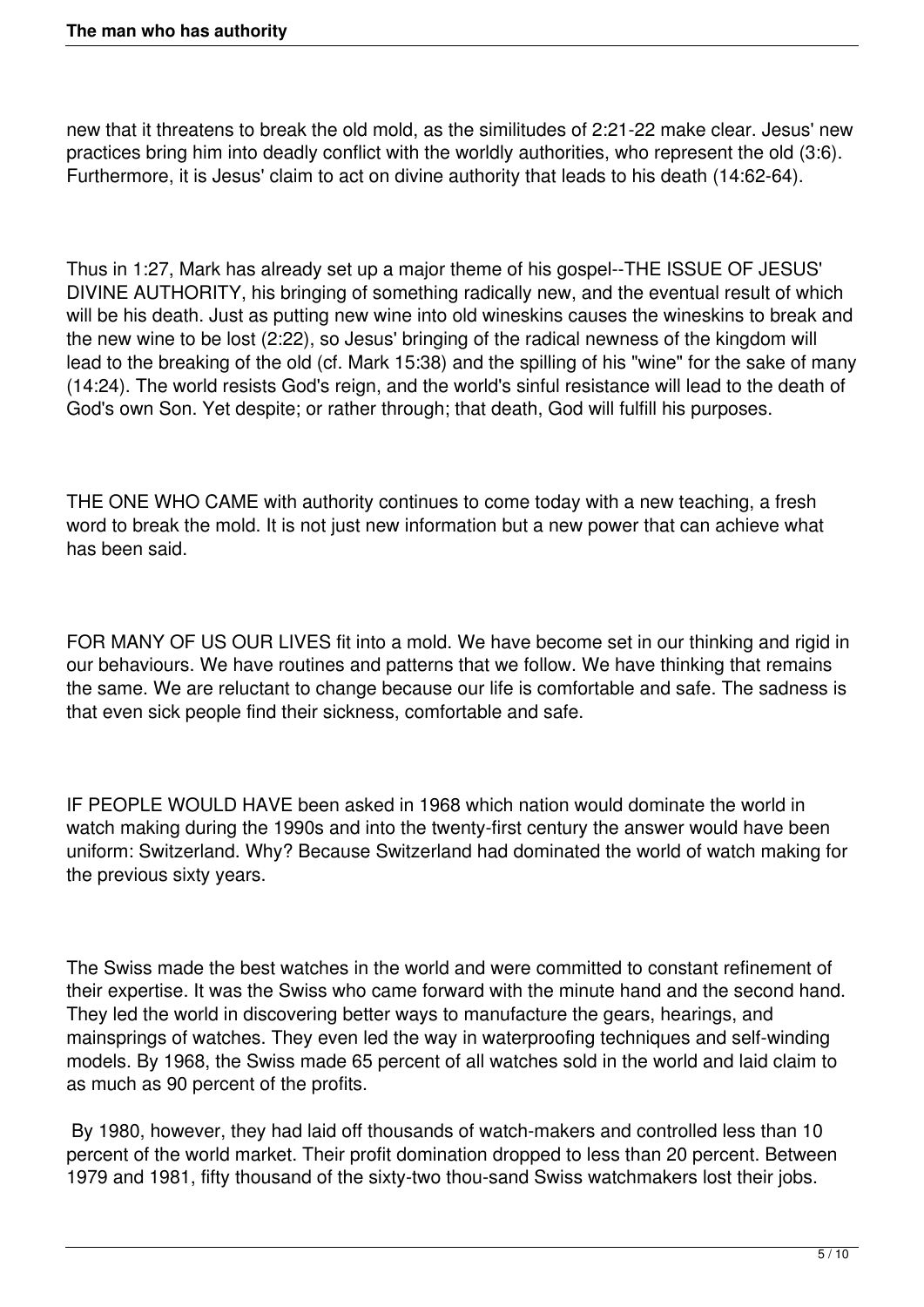WHY? The Swiss had refused to consider a new development—the—the Quartz movement—ironically, invented by a Swiss. Because it had no main-spring or knob, it was rejected. It was too much of a paradigm shift for them to embrace. Seiko, on the other hand, accepted it and, along with a few other companies, became the leader in the watch industry.

FOR MANY OF US, IN OUR LIVING, we are like the Swiss watchmakers. We can tinker and refine our life but what is needed is a radical shift in our thinking and our behaviour.

Our work life, our marriage life, our church life, our Christian life, our everyday life can fall into the trap of tinkering and refining when what is needed is a radical overall and a breaking of the mold and routine that we have fallen in to.

For people who are suffering with sickness, they can get into a way of thinking and behaving that they struggle to get out of. They too end up in a mold or groove.

SOMEONE HAS SAID that a groove is just a grave without the ends.

We ask for help from Jesus but we do not realize that when he comes with a fresh word, a word of authority, he comes with a desire to break the mold of our living so that a new way can be formed.

THE EMPHASIS OF JESUS' teaching is that he comes to make all things new and as such new wine needs new wineskins. The old cannot contain the new. It only breaks the old and spills out.

THIS LEADS ME INTO THE second part of our gospel reading. The presence of Jesus and his word of authority exposes the demon that has a hold on one of the synagogue/church goers. There is a clash of kingdoms and Jesus sends the demon packing but instructing the demon not to reveal who Jesus was. The people in the synagogue are agog at what is happening in their synagogue.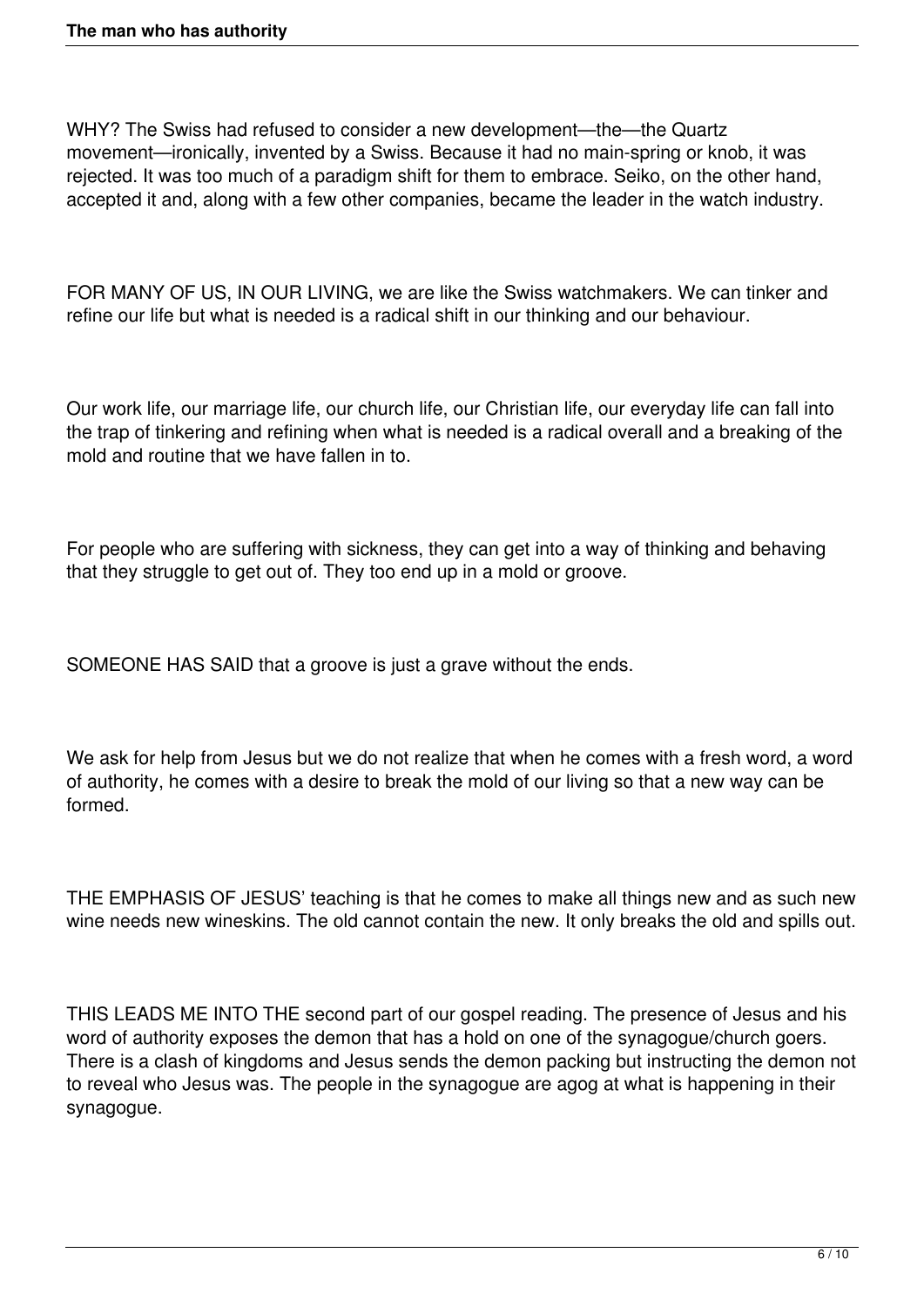It was not that a demon was present nor that the demon was attached to a person. For this was an everyday occurrence for many of them as can be seen by the many accounts of people being demonised in the gospels.

WHAT WAS AMAZING was that the demons obeyed Jesus. This was not their reality for the demons controlled people and now they were being controlled by this man Jesus.

We have grown up in the western world where the reality of evil, Satan and demons have been relegated to our movie and TV screens. WE HAVE EITHER SANITISED EVIL with TV series like Bewitched and Buffy the Vampire Slayer or we have gone the horror path with the series the Vampire Diaries or movies like Rosemary's Baby or recently Exorcism of Emily Rose and Sinister.

We have relegated demons to our TV and picture screens to avoid the reality of demons influencing and controlling our lives.

EVEN IN THE CHURCH WITH the advent of the Enlightenment and Biblical Criticism, we have seen the gospel accounts being watered down as something that is not relevant today because we know better. How arrogant we are in thinking that modern medicine and psychiatry have all the answers and we relegate Jesus and his authority to the side as a fairy tale.

Two 6 year olds struggled with the problem of the existence of the devil. One boy said, "Oh, there isn't any devil." The other, rather upset, said, "What do you mean, there isn't any devil? It talks about him all the way through the Bible!" the first replied, "Oh that's not true, you know. It's just like Santa Clause, the devil turns out to be your dad."

MUCH OF OUR MENTAL ILLNESS, addictions and disease (emotional and physical) does not get better because the demonic stronghold that is there is not addressed and so holds the person in captivity.

The demonic stronghold is there because of some form of sin either done by the individual or done to the individual. Then everything becomes mixed up and confused and messy.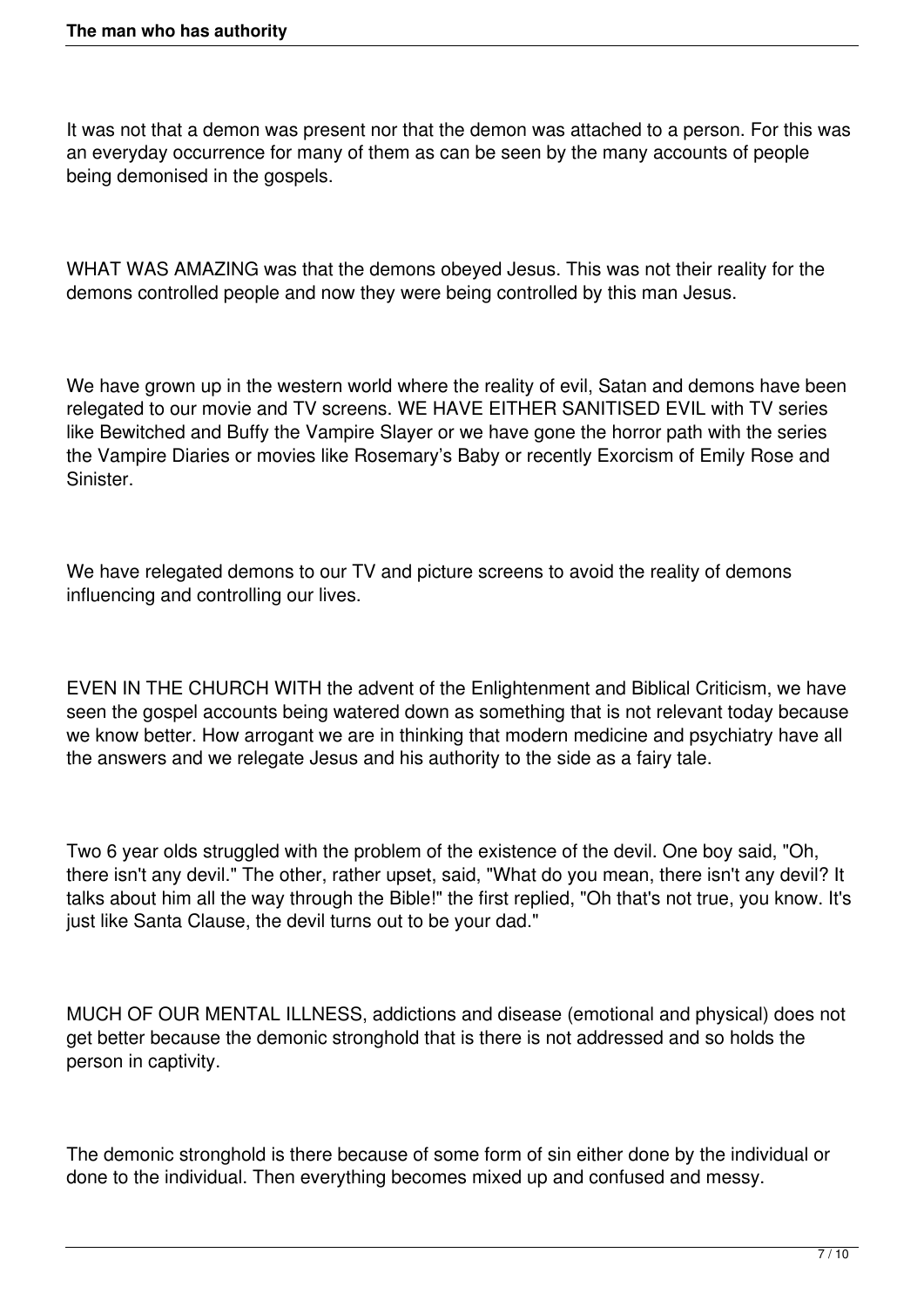THE REAL REASON WHY this person is like what they are is covered over. But the mess is like a fishing line that has been tangled and knotted. To unravel the fishing line, one must carefully find the knots and untie them.

Or put it another way, there is a legal right that has been given for the demon to be there. If you remove the right then the demon has no might.

In the early days of deliverance, there would be many long sessions that exhausted both the individual and the prayer team. For they entered into a fight with the demon that was very powerful. Many times, they would fail after a long session because the legal right was not addressed.

Remove the right then Satan has no might!

FINALLY THE EARLY CHURCH BELIEVED that they were to continue in that same authority of Jesus. The disciples had a taste of it while Jesus was with them. Now they remember the words of Jesus *"All authority in heaven and earth has been given to me. Therefore go and make disciples of every nation."*

IN LUKE'S ACCOUNT OF ACTS we see the ministry of demon deliverance being carried out by the apostles including Paul.

THROUGHOUT CHURCH HISTORY demon deliverance was common. It became legitimate in the Roman Catholic church with the ministry of exorcism. In the Protestant church, the ministry ebbed and flowed through individuals.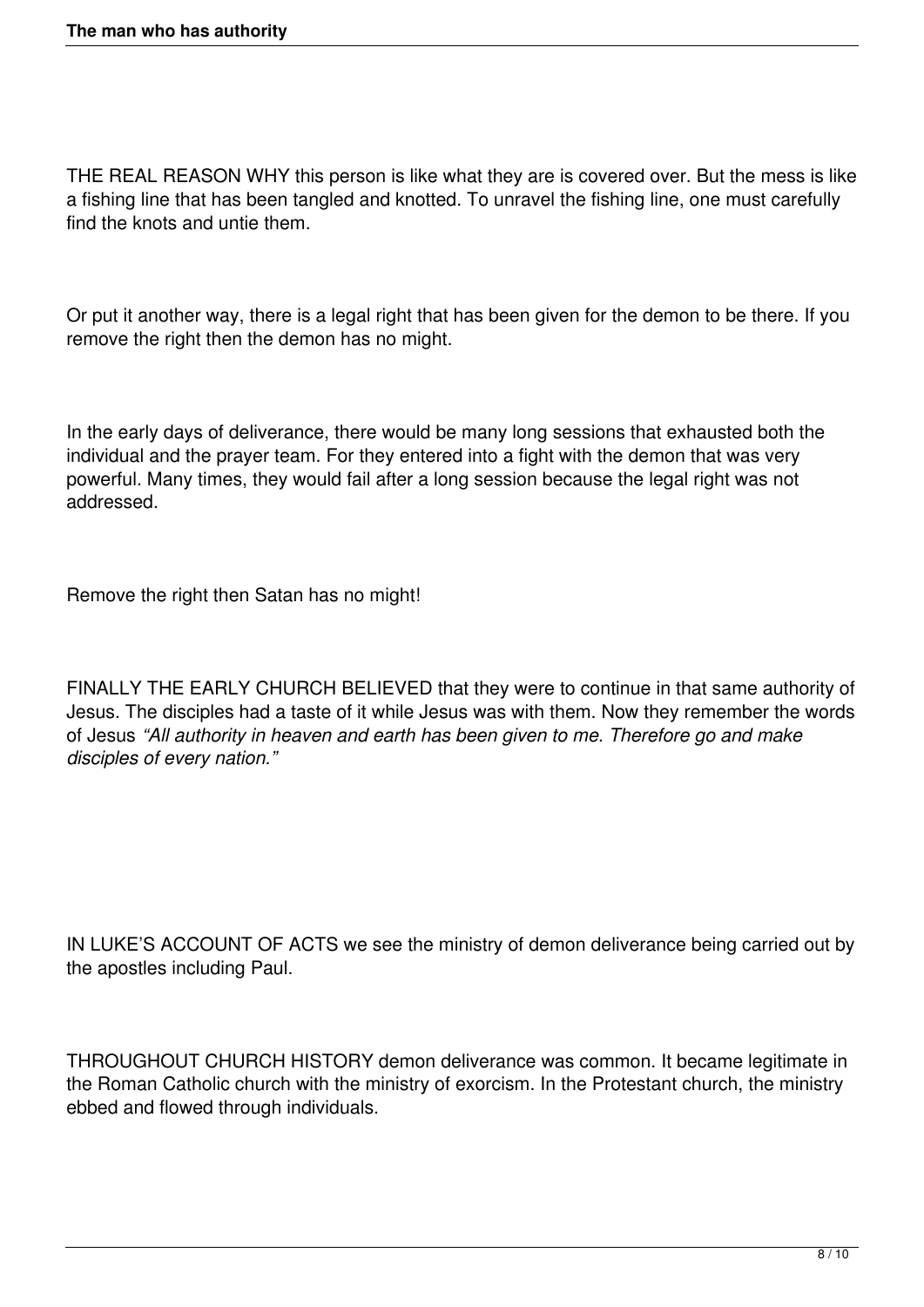But this ministry was seen to be the ministry of Christ's disciples and the authority to do it came from Jesus alone.

BEFORE YOU ENGAGE in deliverance ministry, the first thing you need is a revelation of who you are in Christ and, more specifically, your authority in Christ. See, Jesus commands us to cast out devils in Matthew 10:8, "As you go, preach, saying, 'The kingdom of heaven is at hand.' Heal the sick, cleanse the lepers, raise the dead, and cast out demons. Freely you have received, freely give."

OF COURSE, YOU WON'T have much success casting out demons if you are afraid of them or don't understand your authority. It's important to fully understand Luke 10:19, in which Jesus said, "Look, I give you authority to trample on serpents and scorpions, and over all the power of the enemy. And nothing shall by any means hurt you."

THERE HAVE BEEN A NUMBER OF protocols written to help you in this ministry. But the first one is *Do you understand your authority in Christ?*

It is not a head understanding but a heart knowing that He that is in Jesus is stronger than he that is in the world.

ANY DEMON WILL CHALLENGE YOU and you will need to stand on your authority in Jesus and do not let him bluff you. Fear is his major weapon. Our faith in Jesus must be bigger than the fear that the demon creates in you. We have the authority but we must stand upon it.

WHEN CHRISTIAN HERTER was governor of Massachusetts, he was running hard for a second term in office. One day, after a busy morning chasing votes (and no lunch) he arrived at a church barbecue. It was late afternoon and Herter was famished. As Herter moved down the serving line, he held out his plate to the woman serving chicken. She put a piece on his plate and turned to the next person in line.